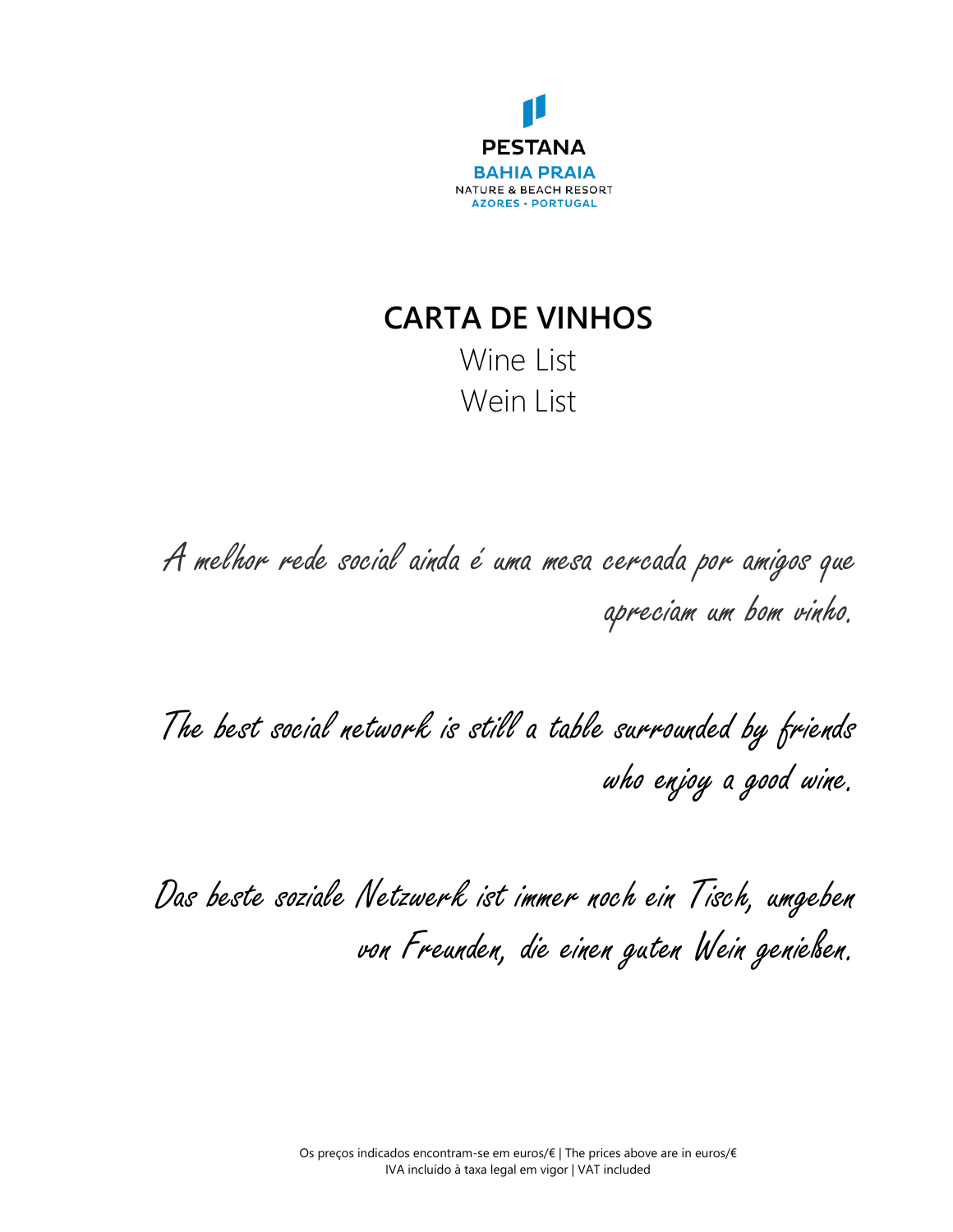

### REGIÕES VINÍCOLAS PORTUGUESAS Portuguese Wine Regions Weinguter Portugiesischer Regionen

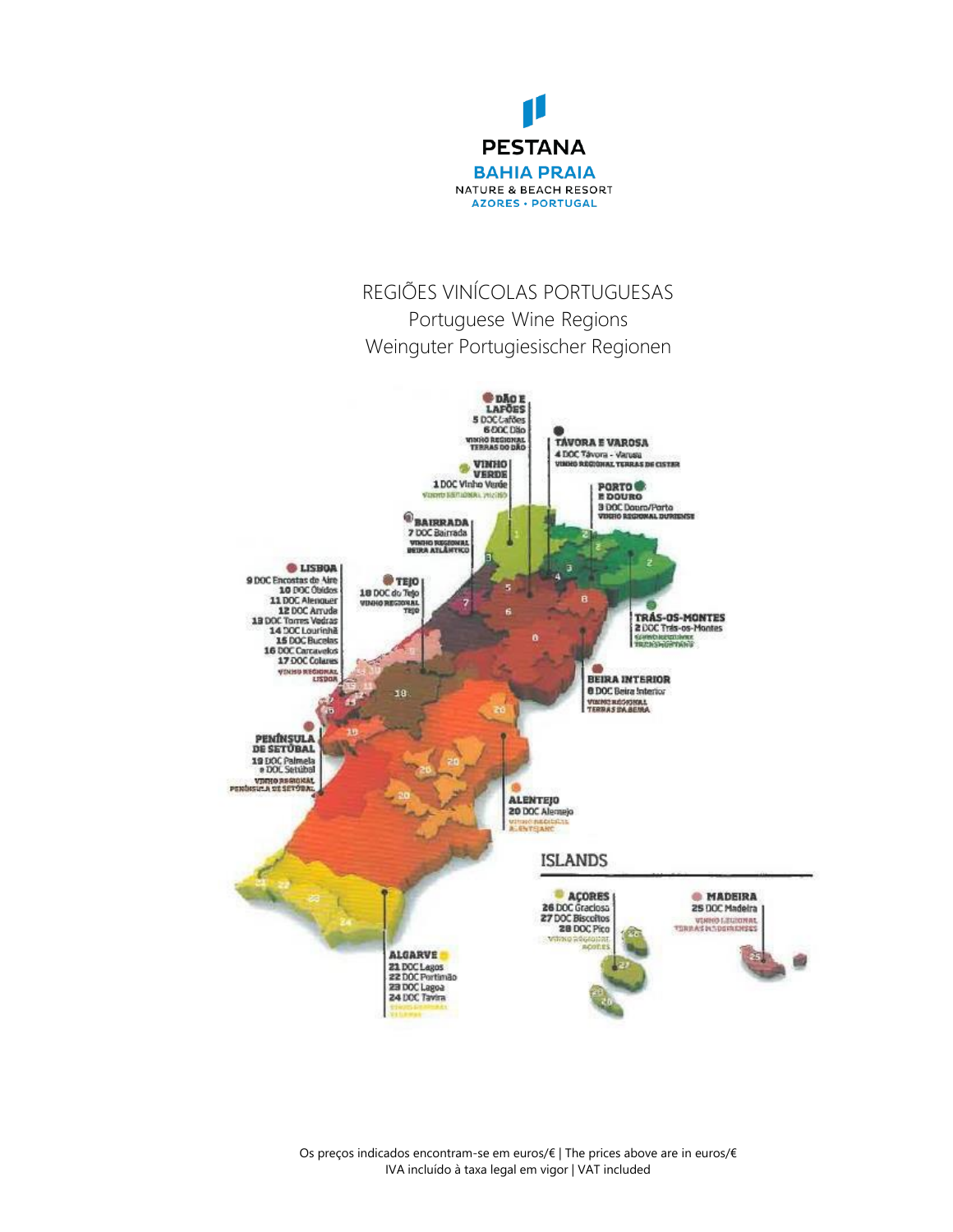

## **VINHO TINTO | RED WINE | ROT WEIN**

| (Setubal)                                                    | 3,90€       |
|--------------------------------------------------------------|-------------|
| <b>FARIAS VINEYARD'S</b><br>(Açores   Azores)                |             |
| <b>BASALTO</b><br>$\frac{1}{2}$ 19,80 €<br>(Açores   Azores) |             |
| (Açores   Azores)                                            |             |
| (Alentejo)                                                   |             |
| (Alentejo)                                                   |             |
| (Dão)                                                        |             |
| (Douro)                                                      |             |
| PAPA FIGOS <u>________________</u><br>(Douro)                | $23,00 \in$ |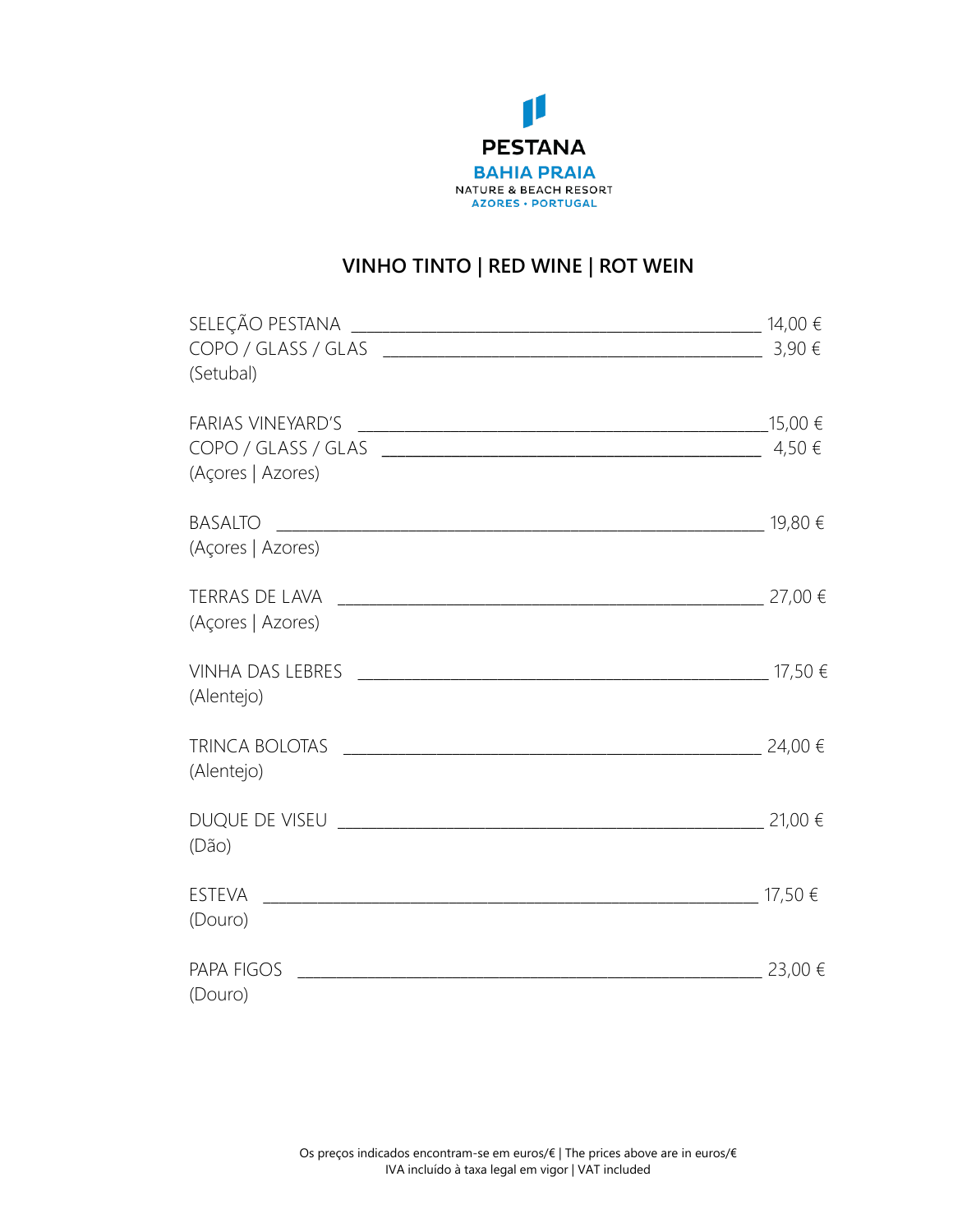

## **VINHO BRANCO | WHITE WINE | WEISS WEIN**

| SELEÇÃO PESTANA $\_$                                                                                                   |             |
|------------------------------------------------------------------------------------------------------------------------|-------------|
| (Setubal)                                                                                                              |             |
|                                                                                                                        |             |
| (Açores)                                                                                                               | 27,00 €     |
| (Açores)                                                                                                               |             |
| <b>VINHA DOS FENAIS</b><br>(Açores)                                                                                    | 29,00 €     |
| (Alentejo)                                                                                                             |             |
| DUQUE DE VISEU ANNO 1999 DE VISEU ANNO 1999 DE VISEU ANNO 1999 DE VISEU ANNO 1999 DE VISEU ANNO 1999 DE VISEU<br>(Dão) | $21,00 \in$ |
| PLANALTO RESERVA<br>(Douro)                                                                                            | 22,00 €     |

# **VINHO ROSÉ | ROSE WINE | ROSEWEIN**

| SELEÇÃO PESTANA     | 14,00 €    |
|---------------------|------------|
| COPO / GLASS / GLAS | $3,50 \in$ |
| (Setubal)           |            |
| <b>MATEUS ROSÉ</b>  | 19,00 €    |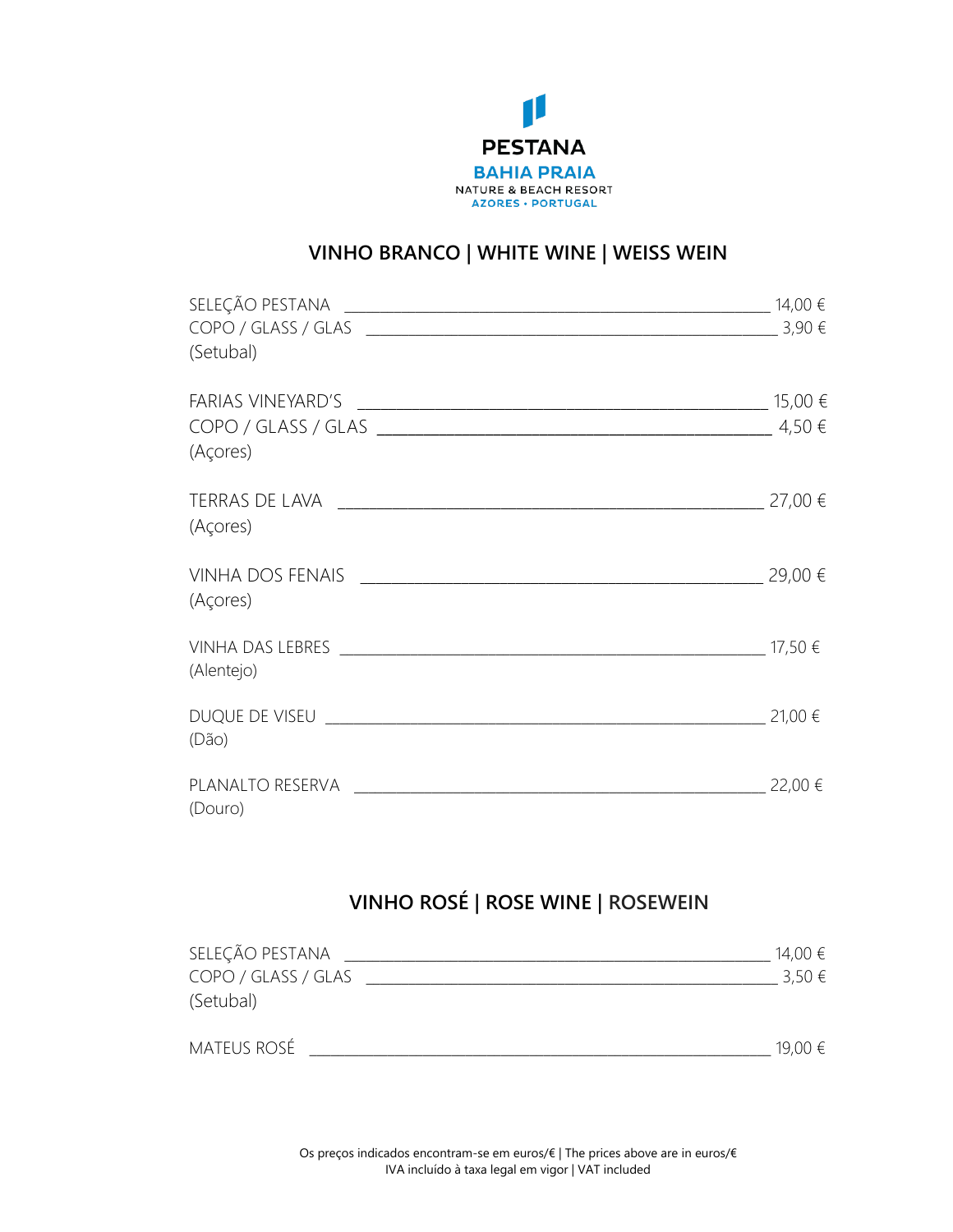

#### **VINHOS VERDES |** "**VERDE**" **WINE |** "**VERDE**" **WEIN**

| MURALHAS DE MONÇÃO | 17,50 €     |
|--------------------|-------------|
| aveleda alvarinho  | $27.00 \in$ |

#### **ESPUMANTES | SPARKLING WINE | SCHAUMWEIN**

| ALIANÇA DANUBIO      | 19,00 € |
|----------------------|---------|
| FLUTE   GLASS   GLAS | 4.50 €  |
|                      |         |

| $- - - -$<br>--<br>--<br>$\mathcal{L}$<br>--<br>-<br>-<br>$\sim$ | ) (<br>and the control of the con- |  |
|------------------------------------------------------------------|------------------------------------|--|
|                                                                  |                                    |  |

#### **CHAMPANHES | CHAMPAGNE | CHAMPAGNER**

| MOET & CHANDON      | 80,00 €  |
|---------------------|----------|
|                     |          |
| <b>DOM PERIGNON</b> | 200,00 € |

#### **APERITIVOS | APPERITIFS | APERITIFE**

| CAMPARI        | $\overline{\phantom{0}}$<br>$\sim$ 1 – |
|----------------|----------------------------------------|
|                |                                        |
| <b>MARTINI</b> | חם כ                                   |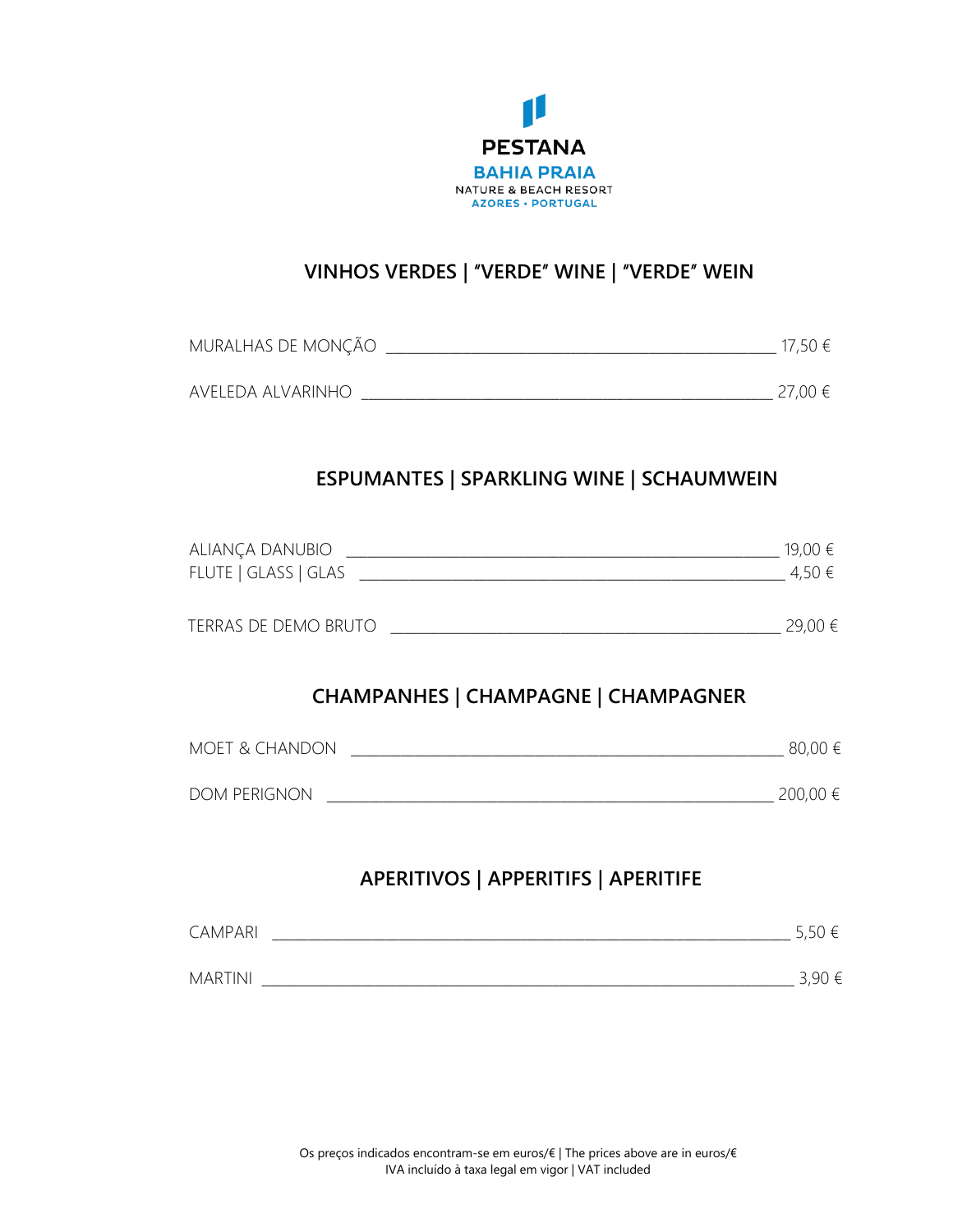

#### **CERVEJAS | BEER | BIERE**

| IMPERIAL   DRAUGHT BEER (SMALL)   FASSBIER (KLEIN) _____________________________                                                                   | 2,50 €     |
|----------------------------------------------------------------------------------------------------------------------------------------------------|------------|
| CANECA   DRAUGHT BEER (LARGE)   FASSBIER (GROSS) _______________________________                                                                   | $4,00 \in$ |
| GARRAFA   BOTTLE   FLASCHE                                                                                                                         | $3,00 \in$ |
| ESPECIAL (AÇORES   AZORES)<br><b>SUPER BOCK</b><br>SUPER BOCK S/ ALCOOL   NON ALCOHOLIC   ALKOHOLFREI<br><b>STOUT</b><br>SIDRA   CIDER   APFELWEIN |            |

# **ÁGUA & REFRIGERANTES | WATER & SOFT DRINKS WASSER & ERFRISCHUNGSGETRÄNKEN**

| ÁGUA SEM GAS   MINERAL WATER   MINERALWASSER 0.75cl $\leq$ 3,20 $\in$                                                               |            |
|-------------------------------------------------------------------------------------------------------------------------------------|------------|
| ÁGUA SEM GAS   MINERAL WATER   MINERALWASSER 0.33cl                                                                                 | 1,80 €     |
| ÁGUA COM GAS   SPARKLING WATER   SPRUDEL 1 It                                                                                       | $3,20 \in$ |
| ÁGUA COM GAS   SPARKLING WATER   SPRUDEL 0.33cl ________________________________                                                    | $2,00 \in$ |
| PRESSÃO   DRAFT SOFT DRINKS                                                                                                         | 2,90€      |
| COCA COLA<br>COCA COLA 0<br>FANTA LARANJA   ORANGE<br>NESTEA LIMÃO   LEMON   ZITRONE<br>NESTEA PESSEGO   PEACH   PFIRSICH<br>SPRITE |            |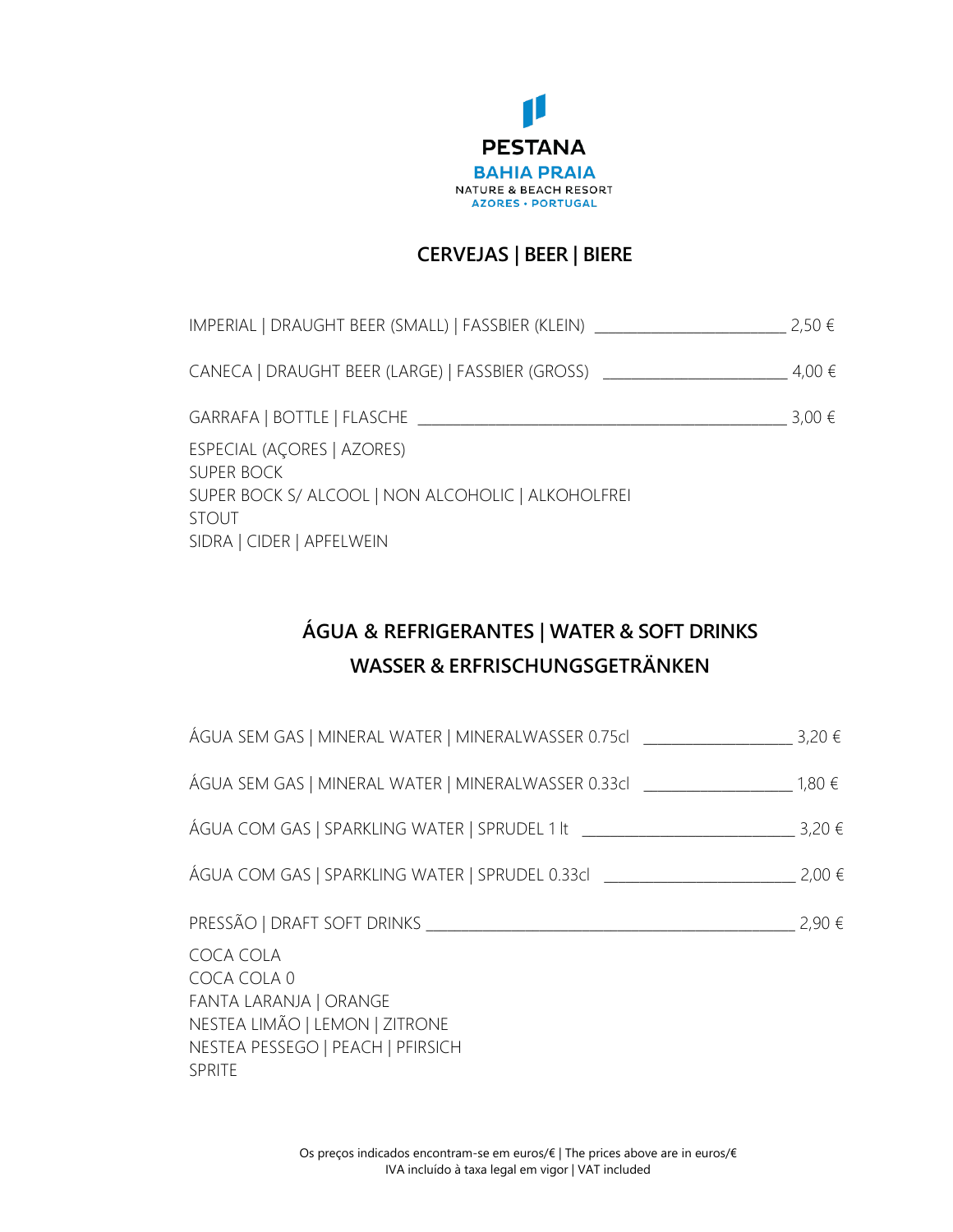

 $GARRAFA | BOTTLE | FLASCHE |$ KIMA MARACUJA | PASSION FRUIT KIMA | PASSIONSFRUCHT KIMA (AÇORES | AZOREAN) LARANJADA (AÇORES | AZOREAN) NESTEA PESSEGO | PEACH | PFIRSICH NESTEA MANGA/ANANAS | MANGO/PINEAPPLE | MANGO/ANANAS NESTEA LIMÃO | LEMON | ZITRONE COCA COLA COCA COLA 0

SUMO NATURAL | NATURAL JUICE | FRISCHER SAFT \_\_\_\_\_\_\_\_\_\_\_\_\_\_\_\_\_\_\_\_\_\_\_\_\_\_\_\_\_\_ 4,40 €

#### **CAFETARIA | CAFETERIA**

| EXPRESSO<br>DESCAFEINADO   DECAFFEINATED   ENTKOFFEINIERT | $1.50 \in$      |
|-----------------------------------------------------------|-----------------|
| EXPRESSO DUPLO   DOUBLE EXPRESSO   DOPPEL-EXPRESS         | 2.50 €          |
| <b>CAPUCCINO</b>                                          | 3.00 $\epsilon$ |

# **CHÁ DOS AÇORES | TEA FROM AZORES | TEE DER AZOREN**



A única plantação de chás em toda a Europa The one and only production site in all of Europe Die einzige Teeplantage in Europa

| CHÁ   TEA   TEE                 | 3,00 €        |
|---------------------------------|---------------|
| INFUSÃO   INFUSION   INFUSIONEN | $2.50 \notin$ |

Os preços indicados encontram-se em euros/€ | The prices above are in euros/€ IVA incluído à taxa legal em vigor | VAT included